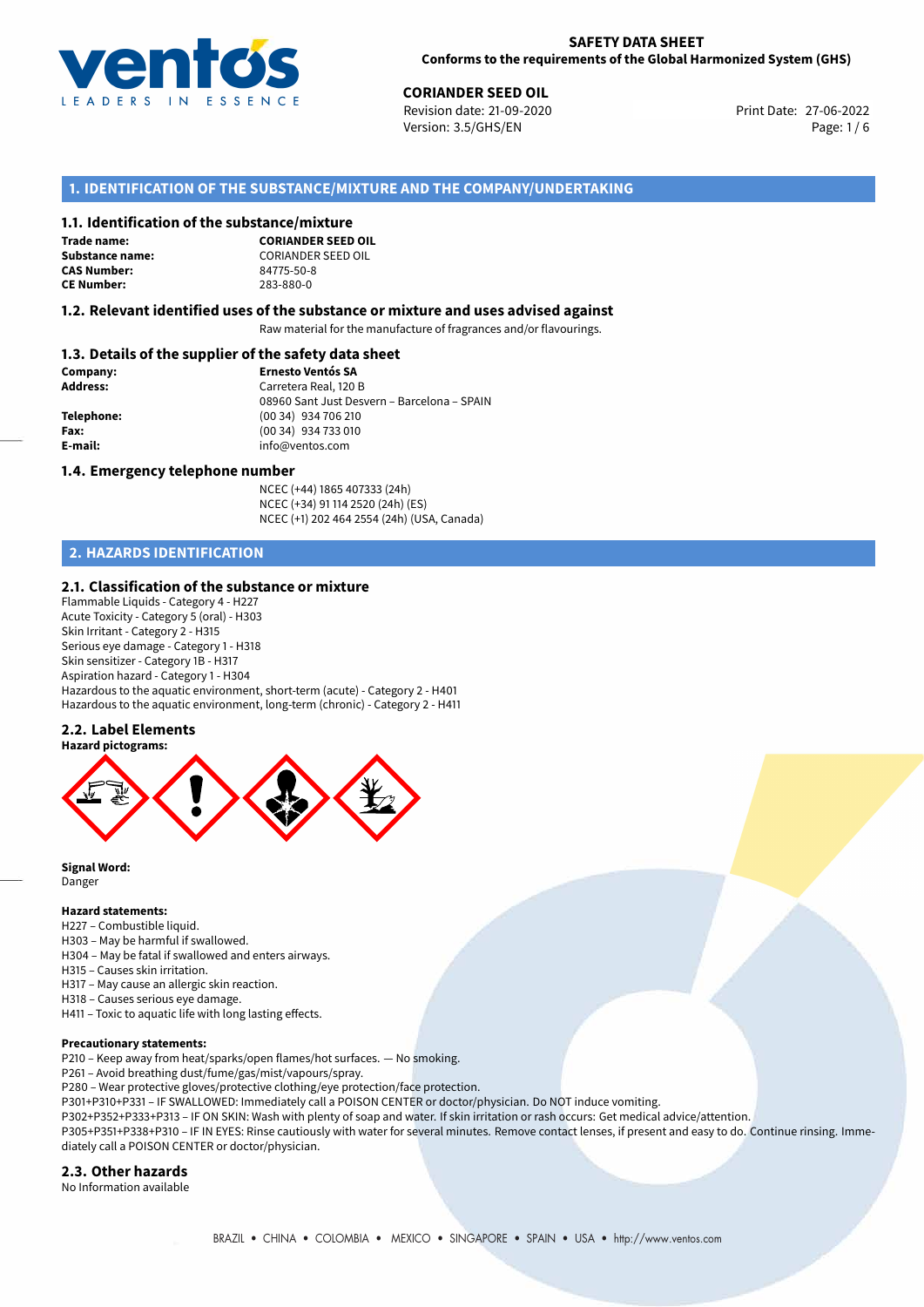

**CORIANDER SEED OIL**<br>
Revision date: 21-09-2020 **Print Date: 27-06-2022** Version: 3.5/GHS/EN Page: 2 / 6

## **3. COMPOSITION/INFORMATION ON INGREDIENTS**

#### **3.1. Substances**

| Chemical name: |  |
|----------------|--|
| CAS number:    |  |
| EC number:     |  |

CORIANDER SEED OIL 84775-50-8 EC number: 283-880-0

## **Hazardous constituents:**

| <b>Chemical Name</b> | % (w/w)        | <b>CAS No</b><br><b>EC No</b> | <b>Classification according to GHS</b>                                                                                                                                                                                                                                                                                                                                                                                                                               |  |  |  |
|----------------------|----------------|-------------------------------|----------------------------------------------------------------------------------------------------------------------------------------------------------------------------------------------------------------------------------------------------------------------------------------------------------------------------------------------------------------------------------------------------------------------------------------------------------------------|--|--|--|
| <b>LINALOOL</b>      | $\geq$ 50      | 78-70-6<br>201-134-4          | Flammable Liquids - Category 4 - H227<br>Acute Toxicity - Category 5 (oral) - H303<br>Skin Irritant - Category 2 - H315<br>Eye Irritant - Category 2A - H319<br>Skin sensitizer - Category 1B - H317<br>Hazardous to the aquatic environment, short-term (acute) - Category 3 - H402                                                                                                                                                                                 |  |  |  |
| ALPHA-PINENE         | $>1$ ; <10     | $80 - 56 - 8$<br>201-291-9    | Flammable Liquids - Category 3 - H226<br>Acute Toxicity - Category 4 (oral) - H302<br>Skin Irritant - Category 2 - H315<br>Skin sensitizer - Category 1B - H317<br>Aspiration hazard - Category 1 - H304<br>Hazardous to the aquatic environment, short-term (acute) - Category 1 - H400<br>Hazardous to the aquatic environment, long-term (chronic) - Category 1 - H410                                                                                            |  |  |  |
| <b>CAMPHOR</b>       | $>1$ ; <10     | 464-49-3<br>207-355-2         | Flammable Solids - Category 2 - H228<br>Acute Toxicity - Category 4 (oral) - H302<br>Acute Toxicity - Category 4 (inhalation) - H332<br>Skin Irritant - Category 2 - H315<br>Serious eye damage - Category 1 - H318<br>Specific target organ toxicity following single exposure - Category 2 - H371<br>Hazardous to the aquatic environment, short-term (acute) - Category 2 - H401<br>Hazardous to the aquatic environment, long-term (chronic) - Category 2 - H411 |  |  |  |
| <b>LIMONENE</b>      | $≥1;$ < 10     | 138-86-3<br>205-341-0         | Flammable Liquids - Category 3 - H226<br>Skin Irritant - Category 2 - H315<br>Skin sensitizer - Category 1B - H317<br>Aspiration hazard - Category 1 - H304<br>Hazardous to the aquatic environment, short-term (acute) - Category 1 - H400<br>Hazardous to the aquatic environment, long-term (chronic) - Category 1 - H410                                                                                                                                         |  |  |  |
| <b>GERANIOL</b>      | $>1$ ; $<$ 10  | $106 - 24 - 1$<br>203-377-1   | Acute Toxicity - Category 5 (oral) - H303<br>Skin Irritant - Category 2 - H315<br>Serious eye damage - Category 1 - H318<br>Skin sensitizer - Category 1B - H317<br>Hazardous to the aquatic environment, short-term (acute) - Category 3 - H402                                                                                                                                                                                                                     |  |  |  |
| PARA-CYMENE          | $≥1;$ < 10     | 99-87-6<br>202-796-7          | Flammable Liquids - Category 3 - H226<br>Acute Toxicity - Category 5 (oral) - H303<br>Skin Irritant - Category 3 - H316<br>Toxic to reproduction - Category 2 - H361<br>Aspiration hazard - Category 1 - H304<br>Hazardous to the aquatic environment, short-term (acute) - Category 2 - H401<br>Hazardous to the aquatic environment, long-term (chronic) - Category 2 - H411                                                                                       |  |  |  |
| <b>CAMPHENE</b>      | $\geq$ 1; <10  | 79-92-5<br>201-234-8          | Flammable Solids - Category 2 - H228<br>Eye Irritant - Category 2B - H320<br>Hazardous to the aquatic environment, short-term (acute) - Category 1 - H400<br>Hazardous to the aquatic environment, long-term (chronic) - Category 1 - H410                                                                                                                                                                                                                           |  |  |  |
| <b>BETA-PINENE</b>   | $>0.1$ ; $<$ 1 | $127 - 91 - 3$<br>204-872-5   | Flammable Liquids - Category 3 - H226<br>Skin Irritant - Category 2 - H315<br>Skin sensitizer - Category 1B - H317<br>Aspiration hazard - Category 1 - H304<br>Hazardous to the aquatic environment, short-term (acute) - Category 1 - H400<br>Hazardous to the aquatic environment, long-term (chronic) - Category 1 - H410                                                                                                                                         |  |  |  |

[See the full text of the hazard statements in section 16.](#page-5-0)

**3.2. Mixtures**

Not applicable.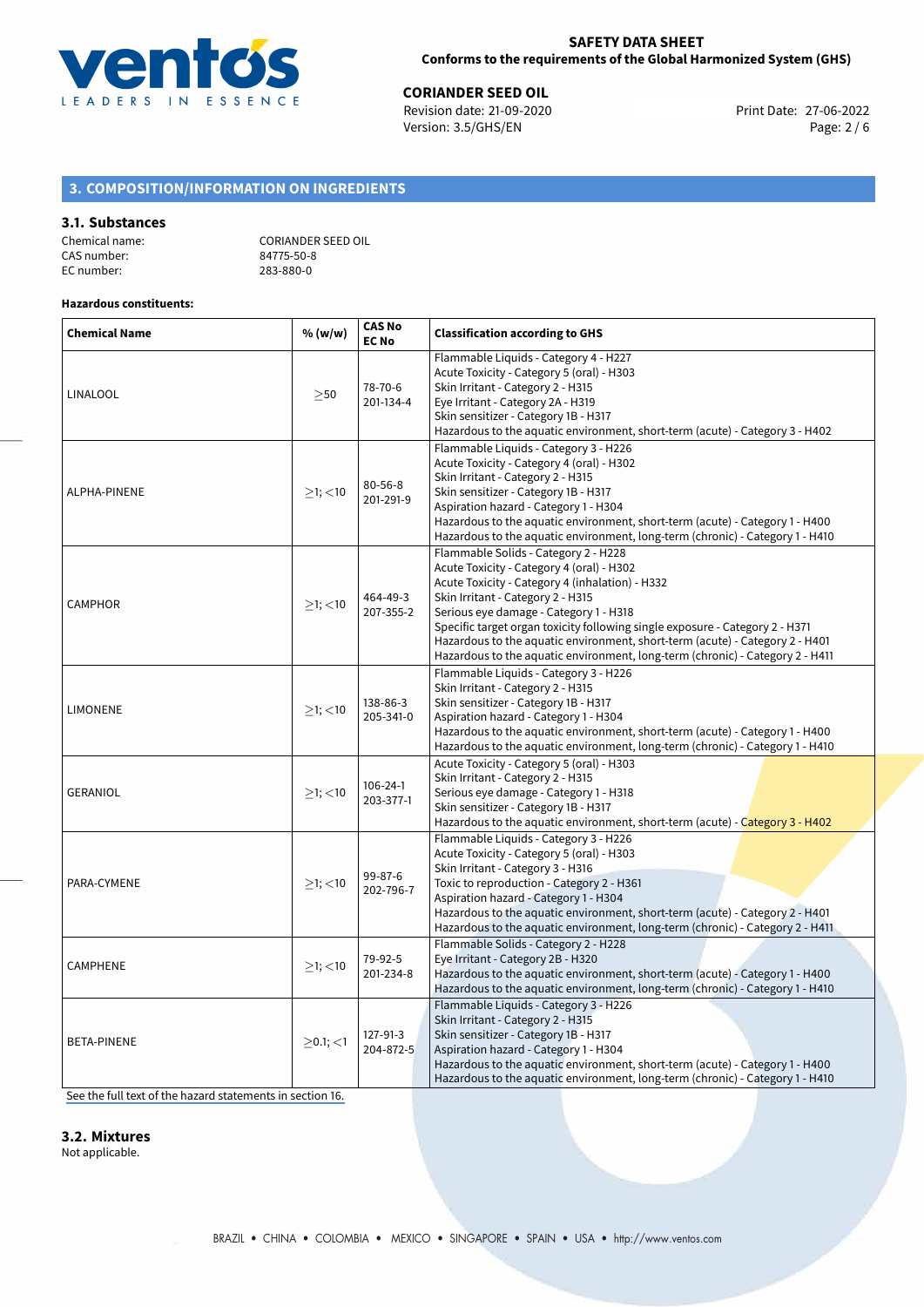

**CORIANDER SEED OIL**<br>
Revision date: 21-09-2020 **Print Date: 27-06-2022** Version: 3.5/GHS/EN Page: 3 / 6

## **4. FIRST-AID MEASURES**

## **4.1. Description of necessary first aid measures**

| Ingestion:    | Rinse mouth with water.<br>Obtain medical advice.<br>Keep at rest. Do not induce vomiting.                                                           |
|---------------|------------------------------------------------------------------------------------------------------------------------------------------------------|
| Eye contact:  | In case of contact with eyes, rinse immediately with plenty of water for at least 15 minutes and seek medical advice.                                |
| Inhalation:   | Remove person to fresh air and keep at rest.<br>Seek immediate medical advice.                                                                       |
| Skin contact: | Take off immediately all contaminated clothing.<br>Thoroughly wash affected skin with soap and water.<br>Seek medical attention if symptoms persist. |

#### **4.2. Most important symptoms and effects, both acute and delayed** No information available.

## **4.3. Indication of any immediate medical attention and special treatment needed**

No information available.

## **5. FIRE-FIGHTING MEASURES**

## **5.1. Extinguishing Media**

Water spray, carbon dioxide, dry chemical powder or appropriate foam. For safety reasons do not use full water jet.

## **5.2. Special hazards arising from the substance or mixture**

Known or Anticipated Hazardous Products of Combustion: Emits toxic fumes under fire conditions.

## **5.3. Advice for firefighters**

High temperatures can lead to high pressures inside closed containers. Avoid inhalation of vapors that are created. Use appropriate respiratory protection. Do not allow spillage of fire to be poured into drains or watercourses. Wear self-contained breathing apparatus and protective clothing.

## **6. ACCIDENTAL RELEASE MEASURES**

## **6.1. Personal precautions, protective equipment and emergency procedures**

Evacuate surronding areas. Ensure adequate ventilation. Keep unnecessary and unprotected personnel from entering. Do not breathe vapor/spray. Avoid contact with skin and eyes. Information regarding personal protective measures: see section 8.

## **6.2. Environmental precautions**

To avoid possible contamination of the environment, do not discharge into any drains, surface waters or groundwaters.

## **6.3. Methods and materials for containment and cleaning up**

Cover with an inert, inorganic, non-combustible absorbent material (e.g. dry-lime, sand, soda ash). Place in covered containers using non-sparking tools and transport outdoors. Avoid open flames or sources of ignition (e.g. pilot lights on gas hot water heater). Ventilate area and wash spill site after material pickup is complete.

## **6.4. Reference to other sections**

Information regarding exposure controls, personal protection and disposal considerations can be found in sections 8 and 13.

# **7. HANDLING AND STORAGE**

## **7.1. Precautions for safe handling**

Do not store or handle this material near food or drinking water. Do not smoke. Avoid contact with the eyes, skin and clothing. Wear protective clothing and use glasses. Observe the rules of safety and hygiene at work. Keep in the original container or an alternative made from a compatible material.

## **7.2. Conditions for safe storage, including any incompatibilities**

Store in tightly closed and preferably full containers in a cool, dry and ventilated area, protected from light. Keep away from sources of ignition (e.g. hot surfaces, sparks, flame and static discharges). Keep away from incompatible materials (see section 10).

## **7.3. Specific end use(s)**

No information available.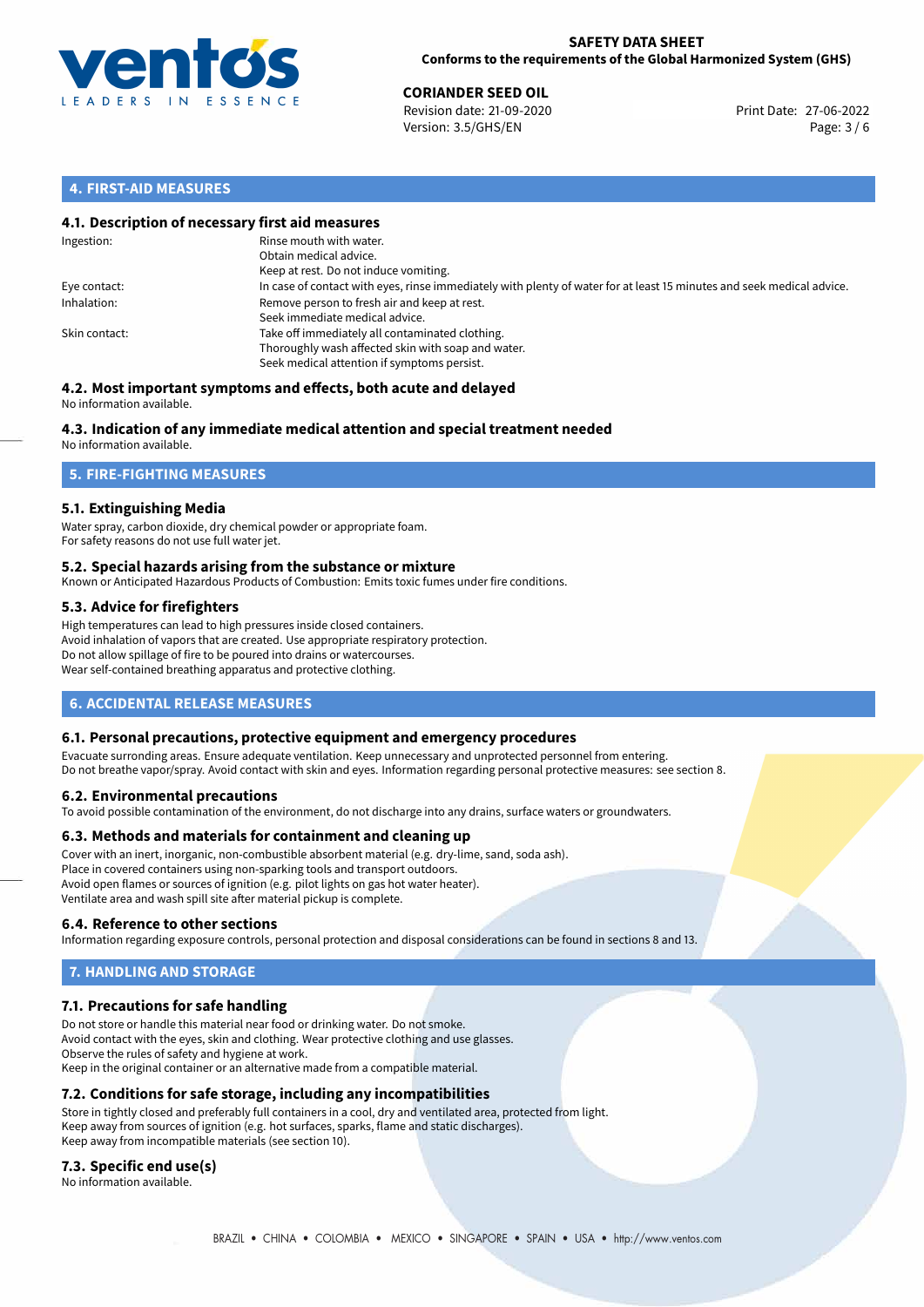

**CORIANDER SEED OIL**<br>
Revision date: 21-09-2020 **Print Date: 27-06-2022** Version: 3.5/GHS/EN Page: 4 / 6

## **8. EXPOSURE CONTROLS AND PERSONAL PROTECTION**

## **8.1. Control parameters**

Components with occupational exposure limits: None known.

## **8.2. Exposure controls**

Measures should be taken to prevent materials from being splashed into the body. Provide adequate ventilation, according to the conditions of use. Use a mechanical exhaust if required.

## **8.3. Individual protection measures, such as personal protective equipment**

| Eye/Face protection:             | Chemical safety goggles are recommended. Wash contaminated goggles before reuse.                                                            |
|----------------------------------|---------------------------------------------------------------------------------------------------------------------------------------------|
| Hand Protection:                 | Chemical-resistant gloves are recommended. Wash contaminated gloves before reuse.                                                           |
| Body protection:                 | Personal protective equipment for the body should be selected based on the task being performed and the risks                               |
|                                  | involved.                                                                                                                                   |
| <b>Respiratory Protection:</b>   | In case of insufficient ventilation, use suitable respiratory equipment.                                                                    |
| Environmental exposure controls: | Emissions from ventilation or process equipment should be checked to ensure they comply with environmental<br>protection legislation.       |
|                                  | In some cases, filters or engineering modifications to the process equipment will be necessary to reduce emissions to<br>acceptable levels. |

## **9. PHYSICAL AND CHEMICAL PROPERTIES**

## **9.1. Information on basic physical and chemical properties**

| Appearance:                            | Liquid                    |
|----------------------------------------|---------------------------|
| Colour:                                | Conforms to standard      |
| Odour:                                 | Conforms to standard      |
| Odour theshold:                        | Not determined            |
| pH:                                    | Not determined            |
| Melting point/freezing point:          | Not determined            |
| Boling point/boiling range (°C):       | Not determined            |
| Flash point:                           | $62^{\circ}$ C            |
| Evaporation rate:                      | Not determined            |
| Flammability:                          | Not determined            |
| Lower flammability/Explosive limit:    | Not determined            |
| Upper flammability/Explosive limit:    | Not determined            |
| Vapour pressure:                       | Not determined            |
| Vapour Density:                        | Not determined            |
| Density:                               | $0,865-0,875$ g/mL (20°C) |
| Relative density:                      | $0,865 - 0,875$ (20°C)    |
| Water solubility:                      | 1:8 IN ETHANOL 65°        |
| Solubility in other solvents:          | SOLUBLE IN ETHANOL        |
| Partition coefficient n-octanol/water: | Not determined            |
| Auto-ignition temperature:             | Not determined            |
| Decomposition temperature:             | Not determined            |
| Viscosity, dynamic:                    | Not determined            |
| Viscosity, kinematic:                  | Not determined            |
| Explosive properties:                  | Not determined            |
| Oxidising properties:                  | Not determined            |
|                                        |                           |

# **10. STABILITY AND REACTIVITY**

#### **10.1. Reactivity**

No hazardous reactions if stored and handled as prescribed/indicated.

#### **10.2. Chemical stability**

The product is stable if stored and handled as prescribed/indicated.

## **10.3. Possibility of hazardous reactions**

No hazardous reactions if stored and handled as prescribed/indicated.

## **10.4. Conditions to Avoid**

Conditions to Avoid: Excessive heat, flame or other ignition sources.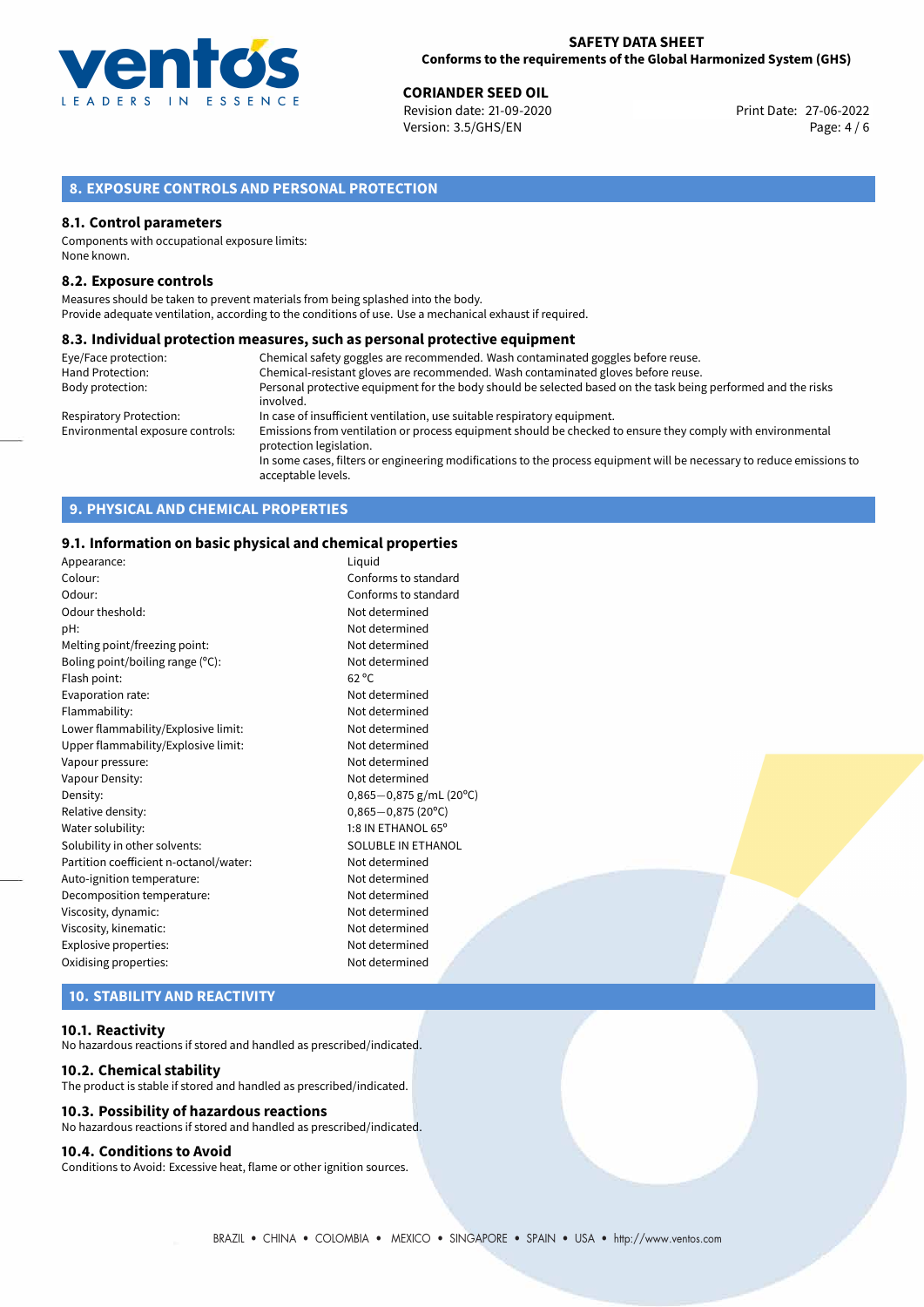

**CORIANDER SEED OIL**<br>
Revision date: 21-09-2020 **Print Date: 27-06-2022** Version: 3.5/GHS/EN Page: 5 / 6

## **10.5. Incompatible materials**

Avoid contact with strong acids and bases and oxidizing agents.

## **10.6. Hazardous decomposition products**

During combustion may form carbon monoxide and unidentified organic compounds.

## **11. TOXICOLOGICAL INFORMATION**

| <b>Acute toxicity</b>             | May be harmful if swallowed.                                              |
|-----------------------------------|---------------------------------------------------------------------------|
| <b>Skin corrosion/irritation</b>  | Causes skin irritation.                                                   |
| Serious eye damage/irritation     | Causes serious eye damage.                                                |
| Respiratory or skin sensitisation | May cause an allergic skin reaction.                                      |
| <b>Germ cell mutagenicity</b>     | Based on the data available, the criteria for classification are not met. |
| Carcinogenicity                   | Based on the data available, the criteria for classification are not met. |
| <b>Reproductive toxicity</b>      | Based on the data available, the criteria for classification are not met. |
| <b>STOT-single exposure</b>       | Based on the data available, the criteria for classification are not met. |
| <b>STOT-repeated exposure</b>     | Based on the data available, the criteria for classification are not met. |
| <b>Aspiration hazard</b>          | May be fatal if swallowed and enters airways.                             |

## **12. ECOLOGICAL INFORMATION**

## **12.1. Toxicity**

**Assessment:**

Toxic to aquatic life with long lasting effects. **Experimental/calculated data:** No information available.

## **12.2. Degradability**

Biodegradation : Readily biodegradable. (QSAR). The product has not been tested. The indication has been derived from the properties of its individual components.

## **12.3. Bioaccumulative potential**

No information available.

## **12.4. Soil mobility**

No information available.

## **12.5. Other adverse effects**

See also sections 6, 7, 13 and 15 Do not allow to get into waste water or waterways.

## **13. DISPOSAL CONSIDERATIONS**

#### **13.1. Waste treatment methods**

Dispose of in accordance with national and local environmental regulations.

## **14. TRANSPORT INFORMATION**

|                                  | <b>ADR/RID/ADN</b>                                                        |  | <b>IMDG</b>                                                               |  | <b>IATA-ICAO</b>                                                          |  |
|----------------------------------|---------------------------------------------------------------------------|--|---------------------------------------------------------------------------|--|---------------------------------------------------------------------------|--|
| 14.1. UN Number                  | UN3082                                                                    |  | <b>UN3082</b>                                                             |  | <b>UN3082</b>                                                             |  |
| 14.2. UN Proper Shipping Name    | ENVIRONMENTALLY HAZARDOUS<br>SUBSTANCE, LIQUID, N.O.S. (ALPHA-<br>PINENE) |  | ENVIRONMENTALLY HAZARDOUS<br>SUBSTANCE, LIQUID, N.O.S. (ALPHA-<br>PINENE) |  | ENVIRONMENTALLY HAZARDOUS<br>SUBSTANCE, LIQUID, N.O.S. (ALPHA-<br>PINENE) |  |
| 14.3. Transport Hazard Class(es) |                                                                           |  |                                                                           |  |                                                                           |  |
| 14.4. Packing Group              | $\mathbf{  }$                                                             |  | $\mathbf{III}$                                                            |  | Ш                                                                         |  |
| 14.5. Environmental hazards      | Yes                                                                       |  | Yes                                                                       |  | Yes                                                                       |  |
| <b>Additional information</b>    |                                                                           |  |                                                                           |  |                                                                           |  |

#### **14.6 Special precautions for user**

None known

**14.7. Transport in bulk according to Annex II of MARPOL 73/78 and the IBC Code**

No information available